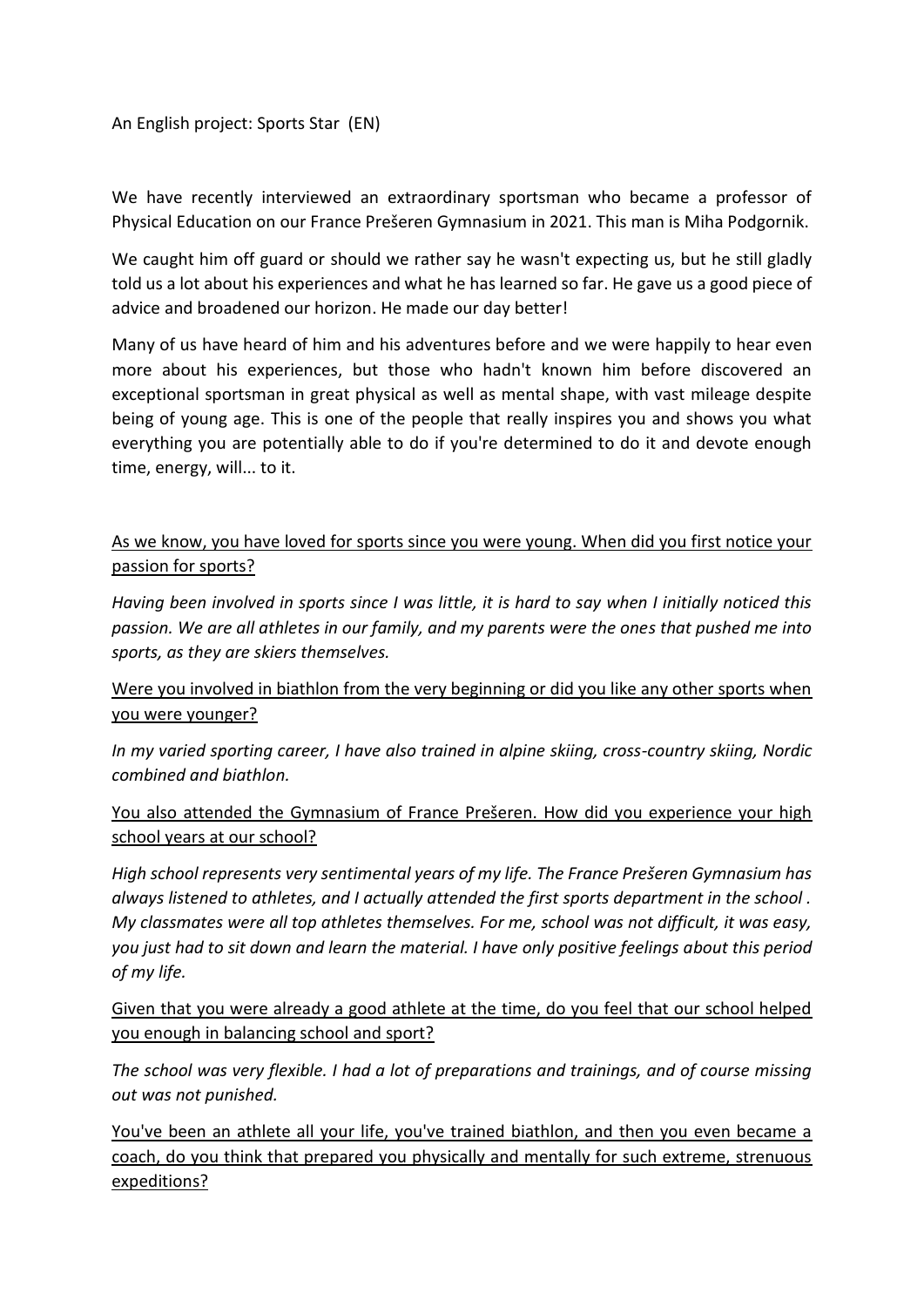*Yes, of course, biathlon is an endurance sport. I have had longer training sessions of hill running, cycling and I have also done all kinds of fitness training. I have been training especially hard and specifically for the marathon and the Spartathlon. Preparations took several months.*

These expeditions and marathons are very demanding, can you tell us how you prepared mentally and physically for them, did you have a specific workout plan, was there a lot of cardio and autogenic training?

*I had very specific trainings at the Faculty of Sport, from aerobic exercises to strength trainings. I have also been preparing mentally, which I think is more important than physical preparation, which of course has to be there.*

You've run some extremely tough marathons (including the 246 km Greek Spartathlon and the 260 km Brazilian Jungle Marathon). How did you prepare for such a difficult challenge? How did you decide to undertake such a venture in the first place?

*Basically, I was inspired by my mother, who completed it 3 years before me. She passed away due to a landslide at that time. This motivated me to take up the challenge myself. I was driven by motivation of the race 250 km long, as I wanted to do the challenge in one go, rather than having to do it over and over again.*

What is the diet before and during the Spartathlon? Does a lot of time go into food preparation? What is the most important nutrient in the diet before and during running, maybe protein, fat, etc. ?

*Nutrition is very important for an athlete. The body becomes exhausted very quickly. During the race I consumed a lot of glycogen and various mixtures of simple complexes. I had to study my body a lot for ultra marathons. I have also ingested a lot of isotonics.*

We would like to know what thoughts were going through your head, how and what were you thinking during the run, as it took quite some time?

*I was most focused on how much I drank, ate, and where the refreshment station was. When my running technique fell I had to be aware and try to switch off my brain and try to run in hibernation. When you come to the realisation of a difficult situation, you simply have to trick your mind a little.*

We wonder if the thoughts of quitting have crossed your mind during the marathon? If so, we would like to know how you dealt with them?

*You always think about this in a crisis. You think that if it goes on like this, it's going to be really hard. I have always told to myself that I would not give up, not until it's over. I have used visual tricks with stations and imagined the pluses of the end.*

## How did your family react to you participating in the run from Athens to Sparta or Spartatlon?

*My wife and dad have always been very supportive. That project was a huge sucess right because of that.*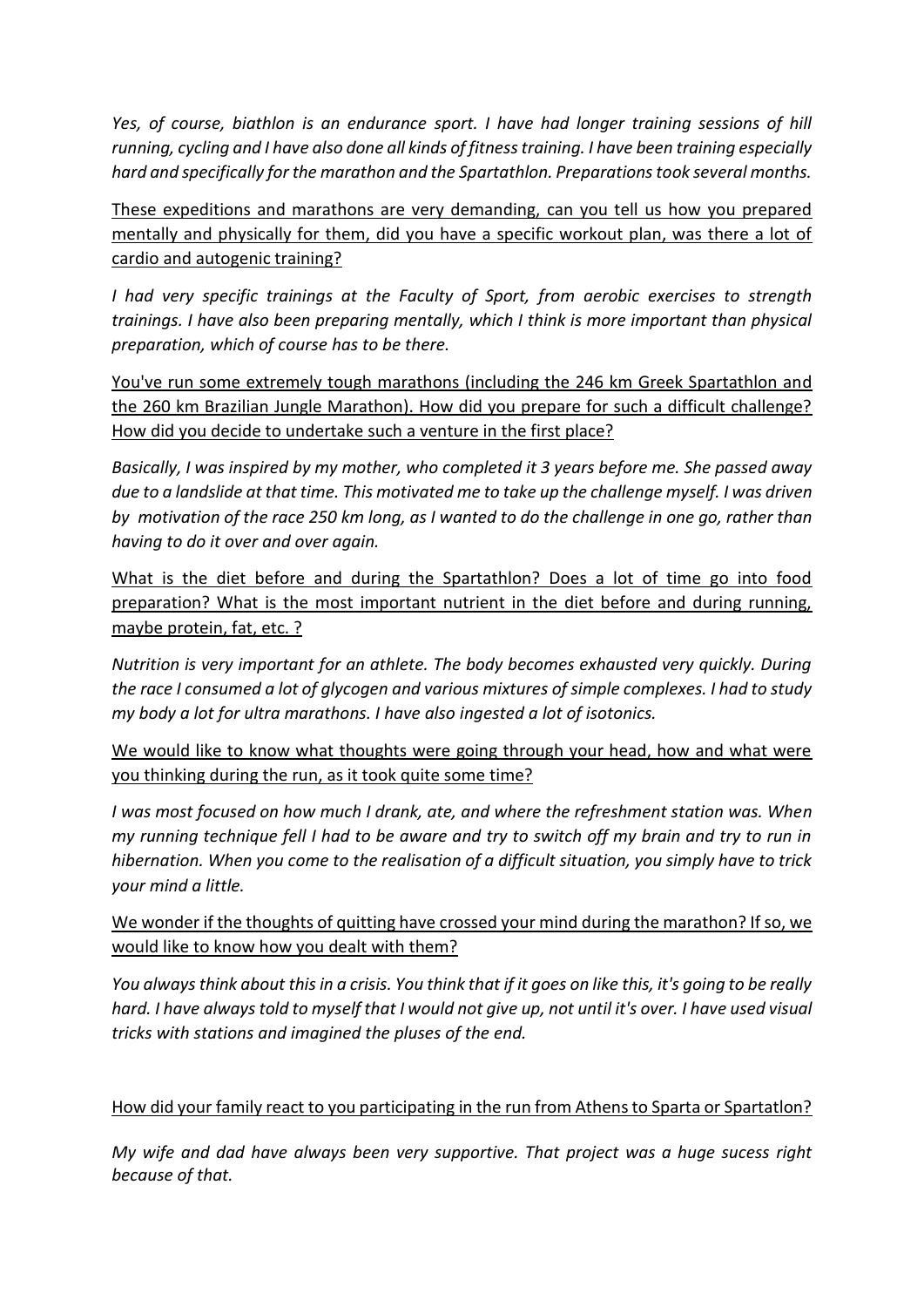Have you ever thought about taking part in IronMan which includes cycling and swimming? Do you think this would represent a new challenge for you?

*I completed it in the previous year, but we did it unofficially. It was very interesting. It was a huge task in three sports. I had problems going from one sport to another where I had trouble breathing, but I managed to finish it.*

You and Ivica Kastelić completed two exceptional accomplishments. First in 2016, when you crossed Iceland on skis, and then a year later when you crossed Greenland. You two did it in very difficult and extreme winter conditions. How did you prepare for these two experiences? What did you pack for them and what did you even eat on the course?

*Yes, in fact, that was completely his idea, first crossing Iceland and then Greenland. He was looking for a partner in Croatia, but with no luck. We got to know eachother on the internet and met for 30 minutes and later left. We had a good relationship.*

*There was no time to prepare, Iceland was the preparation for Greenland. We had some trouble in Iceland, but it was easier than in Greenland. The food was dehydrated, therefore easier. Fire represented life as you could prepare food only with fire. A hard task was setting up camp and the tent.*

There was no fear, but there was homesickness which we had to disregard by distracting ourselves, doing certain tasks.

We detected that you experienced severe consequences of frostbite while traveling across Greenland. The photo you posted with a frostbitten finger on social media was quite shocking. Were you afraid for your health at any point at that time? How did you outlast this experience?

*It was frightening as we didn't know what to do. We had 2 days left to our objective and tried to speed up to get proper care. I was let off pretty well, some fingers are a little shorter, but it's not even noticeable.*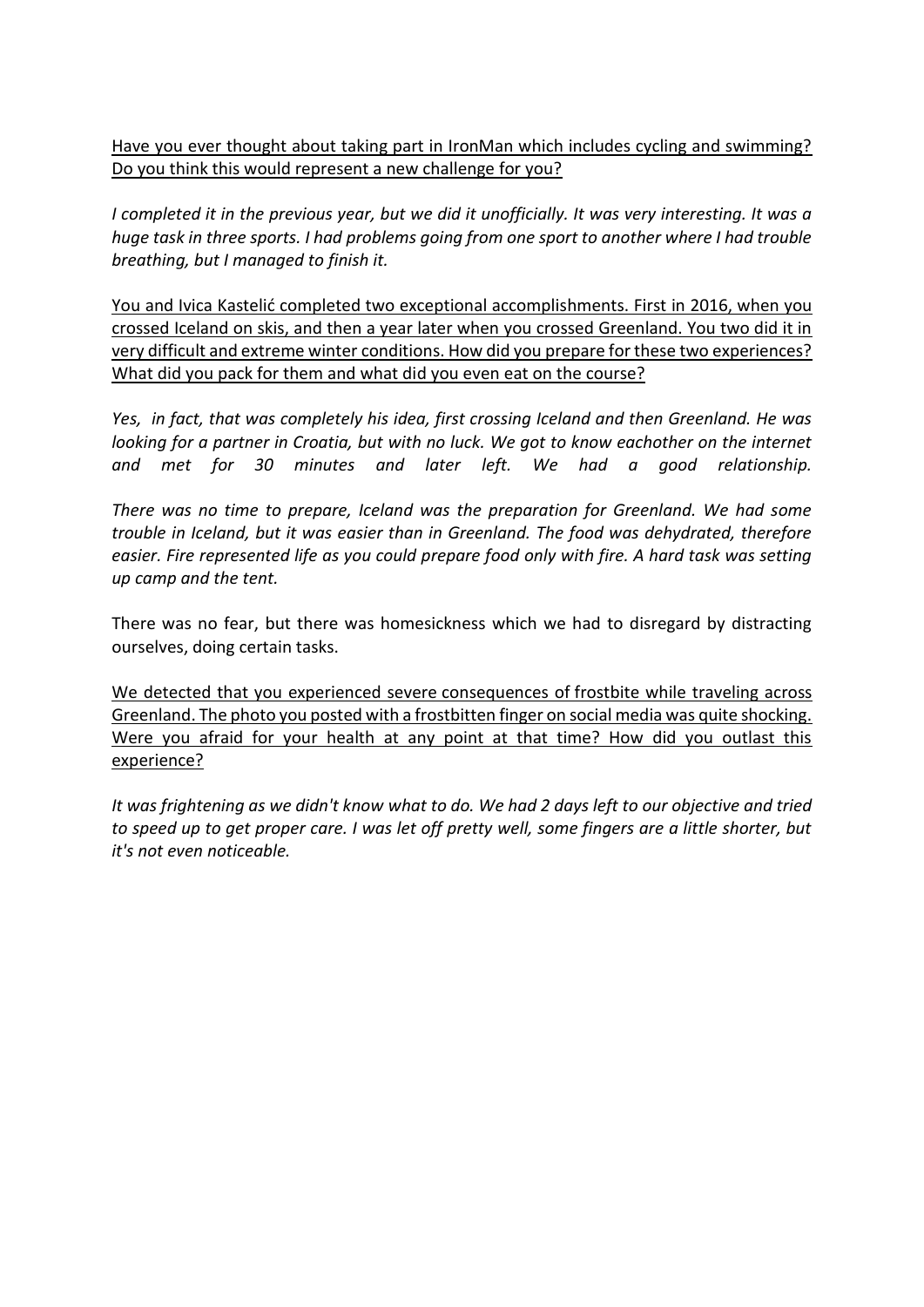

Do you have any interesting encounters or stories with the locals from these extremely fascinating trips of yours?

*Yes, by the goal of our expedition in Greenland. We were awaited by some Inuits (Eskimos), they gave us a place to sleep, and pretended as if we didn't have to pay for anything. We were deceived, they wanted 300 euro a day. That's why we ended up sleeping in the tent on the last night. I was surprised at how some pretend to be nice and friendly just so they can rip you off.*

How does your family support you in all this? Are they sometimes worried about all these crazy ideas of yours, or do they stand by your side completely?

*They support me, that's for sure.*

*Of course, it is normal that they are worried, but they stand by my side and it is expected that there won't be any problems, especially when you have or are about to have kids. You don't push it too hard, but go when you feel it.*

Finally, do you have any advice for our students, or young people in general, about sports and maintaining a healthy lifestyle? Maybe you have a life motto that accompanies and encourages you in achieving your goals?

*Oh yes, you must do something that keeps you going forward, something you love doing, so you don't need to be forced into it and you work for yourself. It's good to be physically well prepared in case of a disease. On top of that, this is a part of a healthy lifestyle, as an unhealthy lifestyle leads to many diseases and problems. Therefore one must not strive fully towards the west. But this school is directed to sport to a big extent.*